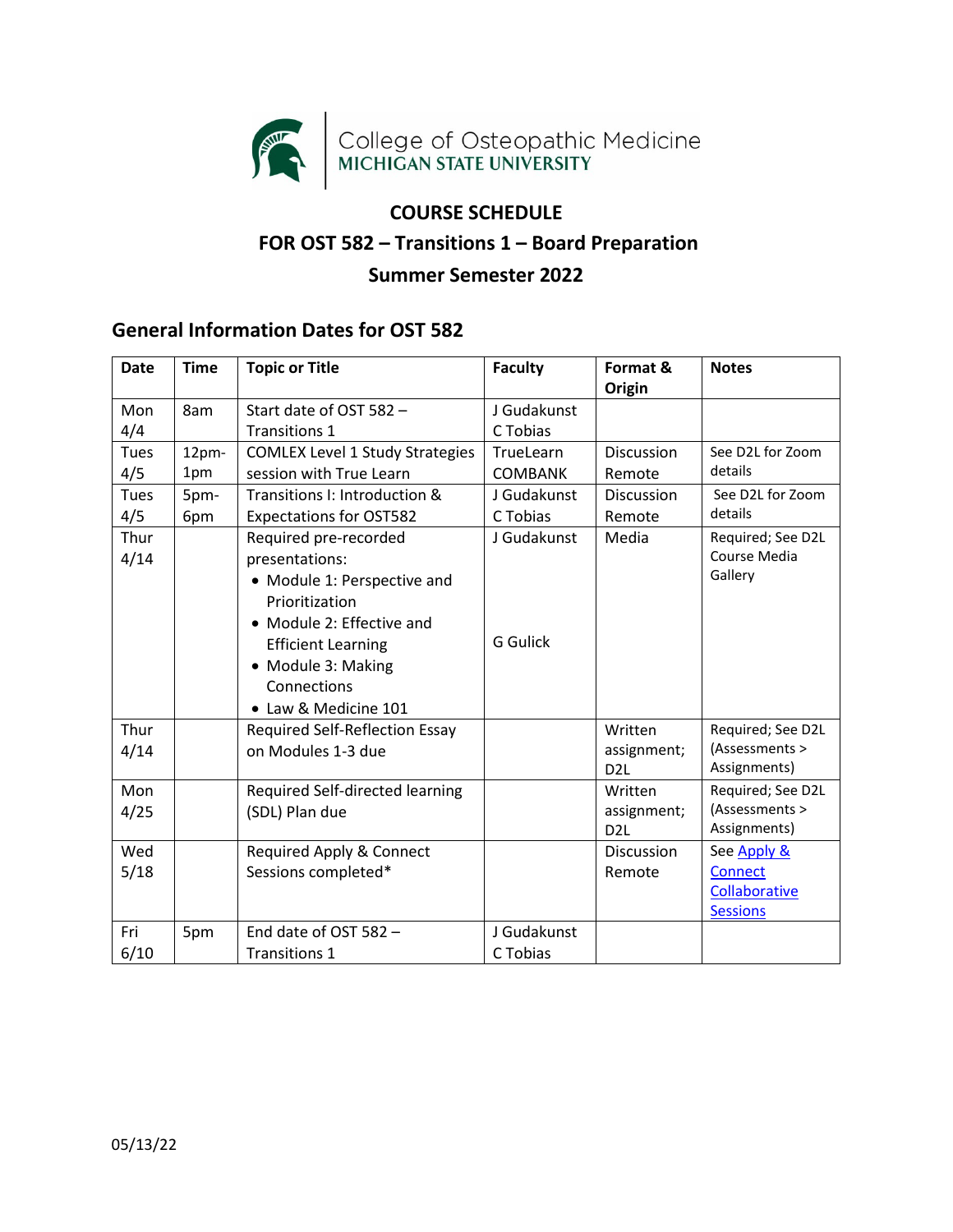## **Apply & Connect Collaborative Sessions**

**\*NOTE:** List of the Apply and Connect Sessions Collaborative sessions for 2022 - ONLY sessions on this list will count toward your 2 required sessions for the course. If additional sessions are added, they will be posted in the Weekly Monday Announcements.

| <b>Date</b> | <b>Time</b> | <b>Topic or Title</b>                                                         | <b>Faculty</b> | Format &   | <b>Notes</b>                       |
|-------------|-------------|-------------------------------------------------------------------------------|----------------|------------|------------------------------------|
|             |             |                                                                               |                | Origin     |                                    |
| Mon<br>4/4  | 6pm-        | <b>BOARD PREP: INTEGRATION</b>                                                | J Gudakunst    | Discussion | Recurring<br>sessions              |
|             | 7pm         | <b>Q&amp;A Practice Session</b>                                               |                | Remote     | throughout the                     |
|             |             | Group discussion and practice of Q-<br>Bank questions. Emphasis is on pattern |                |            | course                             |
|             |             | recognition and how to apply previously                                       |                |            | new questions                      |
|             |             | learned material to answer the                                                |                |            | each session                       |
|             |             | questions. Safe environment to explore                                        |                |            |                                    |
|             |             | your skills with question decoding and                                        |                |            |                                    |
|             |             | interpretation.                                                               |                |            |                                    |
| Thur        | 3pm-        | <b>BOARD PREP: INTEGRATION</b>                                                | J Gudakunst    | Discussion | Same content as                    |
| 4/7         | 4pm         | <b>Decoding Board Style Questions</b>                                         | C Tobias       | Remote     | 4/14/22                            |
|             |             | Discussion of how to understand the                                           |                |            |                                    |
|             |             | stem of a question, apply SOAP format                                         |                |            |                                    |
|             |             | for pattern recognition, and recall                                           |                |            |                                    |
|             |             | previously learned material (what you                                         |                |            |                                    |
|             |             | already know) to answer the question                                          |                |            |                                    |
| Fri         | 1pm-        | <b>BOARD PREP: INTEGRATION</b>                                                | J Gudakunst    | Discussion | new questions<br>each session      |
| 4/8         | 2pm         | <b>Q&amp;A Practice Session</b>                                               |                | Remote     |                                    |
| Mon         | $11a -$     | OMM/OMT:                                                                      | J Lippert      | Discussion | Part 1/8 of                        |
| 4/11        | 11:30a      | <b>Review of OMT Techniques</b>                                               |                | Remote     | OMM/OMT<br>series                  |
|             |             | Definitions, indications,                                                     |                |            |                                    |
|             |             | contraindications for techniques such<br>as MET, CS, BLT, HVLA                |                |            |                                    |
|             |             |                                                                               |                |            |                                    |
| Mon         | 6pm-        | <b>BOARD PREP: INTEGRATION</b>                                                | J Gudakunst    | Discussion | new questions<br>each session      |
| 4/11        | 7pm         | <b>Q&amp;A Practice Session</b>                                               |                | Remote     |                                    |
| Tues        | $11am -$    | <b>ACID/BASE: INTEGRATION</b>                                                 | J Gudakunst    | Discussion | Similar content to                 |
| 4/12        | 12n         | <b>How to Simplify and Connect</b>                                            |                | Remote     | 4/22/22 with<br>different practice |
|             |             | <b>Information - Reading ABGs</b>                                             |                |            | <b>ABGs</b>                        |
|             |             | Learn to simplify information for                                             |                |            |                                    |
|             |             | deeper understanding, then add more                                           |                |            |                                    |
|             |             | complex details. We will be using an<br>online tool to practice reading ABGs  |                |            |                                    |
| Tues        | 12pm-       | <b>BOARD PREP: INTEGRATIION</b>                                               | C Tobias       | Discussion | Same content as                    |
| 4/12        | 1pm         | How to create an effective and                                                |                | Remote     | 4/13/22                            |
|             |             | efficient SDL plan for board                                                  |                |            |                                    |
|             |             | preparation                                                                   |                |            |                                    |
|             |             | Step-by-step guide to                                                         |                |            |                                    |
|             |             | creating/improving your SDL plan.                                             |                |            |                                    |

## **Apply & Connect Sessions will NOT be recorded**.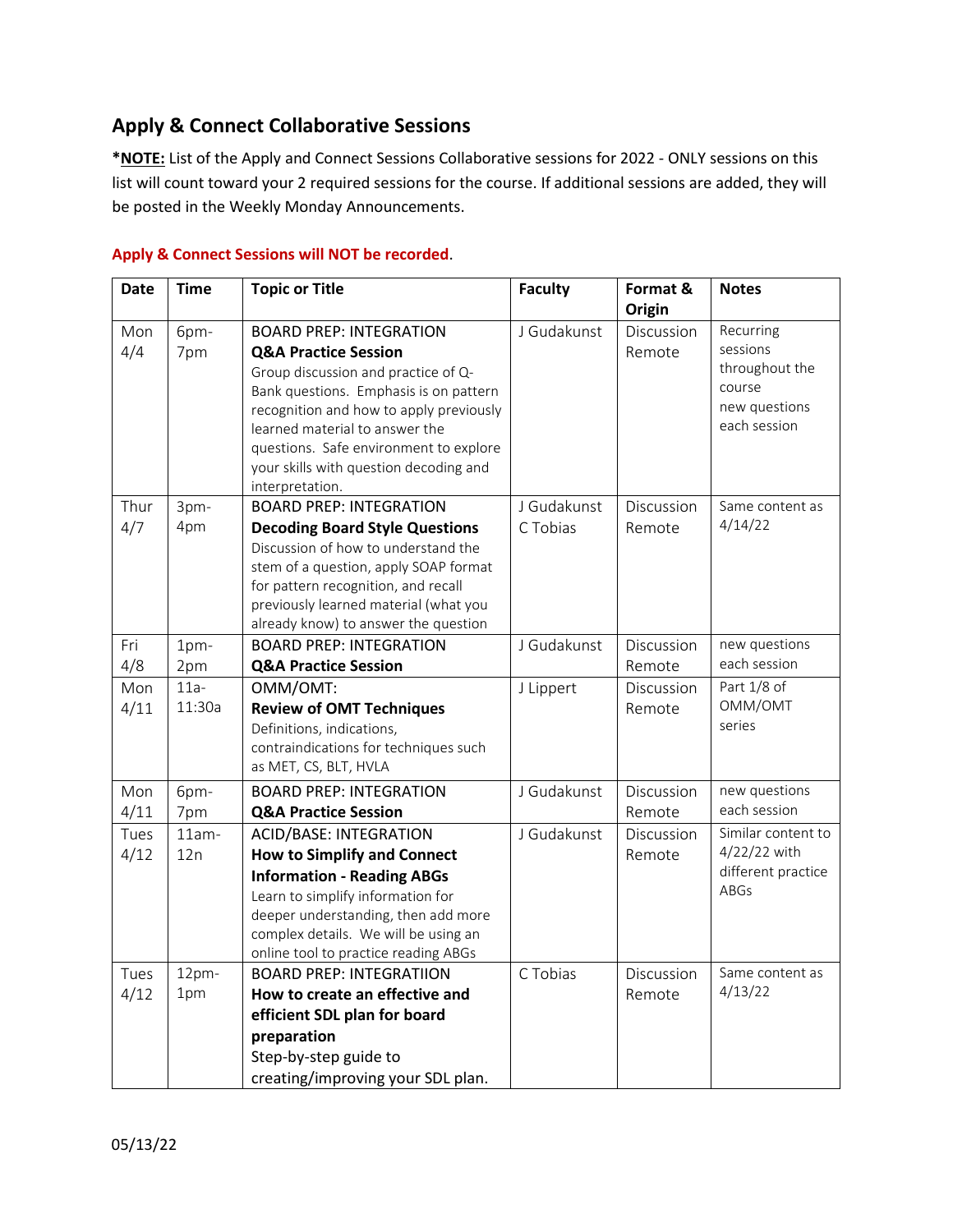| <b>Date</b> | <b>Time</b> | <b>Topic or Title</b>                                 | <b>Faculty</b> | Format &   | <b>Notes</b>       |
|-------------|-------------|-------------------------------------------------------|----------------|------------|--------------------|
|             |             |                                                       |                | Origin     |                    |
| Wed         | $11a-$      | OMM/OMT: AUTONOMIC                                    | J Lippert      | Discussion | Part 2/8 of        |
| 4/13        | 11:30a      | <b>Autonomic Nervous System:</b>                      |                | Remote     | OMM/OMT            |
|             |             | Above Abdominal Diaphragm.                            |                |            | series             |
|             |             | Discussion of sympathetic and                         |                |            |                    |
|             |             | parasympathetic innervation to                        |                |            |                    |
|             |             | anatomic structures above the                         |                |            |                    |
|             |             | abdominal diaphragm                                   |                |            |                    |
| Wed         | 12pm-       | PHARMACOLOGY: AUTONOMIC                               | C Restini      | Discussion |                    |
| 4/13        | 1pm         | <b>Adrenergic pharmacology</b>                        |                | Remote     |                    |
| Wed         | 5pm-        | <b>BOARD PREP: INTEGREGRATION</b>                     | C Tobias       | Discussion | Same content as    |
| 4/13        | 6pm         | How to create an effective and                        |                | Remote     | 4/12/22            |
|             |             | efficient SDL plan for board prep                     |                |            |                    |
|             |             | Step-by-step guide to                                 |                |            |                    |
|             |             | creating/improving your SDL plan.                     |                |            |                    |
| Thur        | $11a-$      | OMM/OMT: AUTONOMIC                                    | J Lippert      | Discussion | Part 3/8 of        |
| 4/14        | 11:30a      | <b>Autonomic Nervous System: Below</b>                |                | Remote     | OMM/OMT            |
|             |             | <b>Abdominal Diaphragm</b>                            |                |            | series             |
|             |             | Discussion of sympathetic and                         |                |            |                    |
|             |             | parasympathetic innervation to                        |                |            |                    |
|             |             | anatomic structures below the                         |                |            |                    |
| Thur        | 12pm-       | abdominal diaphragm<br><b>BOARD PREP: INTEGRATION</b> | J Gudakunst    | Discussion | Same content as    |
| 4/14        | 1pm         | <b>Decoding Board Style Questions</b>                 | C Tobias       | Remote     | 4/7/22             |
|             |             | Discussion of how to understand the                   |                |            |                    |
|             |             | stem of a question, use SOAP format                   |                |            |                    |
|             |             | for pattern recognition, and recall                   |                |            |                    |
|             |             | previously learned material (what you                 |                |            |                    |
|             |             | already know) to answer the question                  |                |            |                    |
| Fri         | $11am -$    | <b>BOARD PREP: INTEGRATION</b>                        | J Gudakunst    | Discussion | new questions      |
| 4/15        | 12n         | <b>Q&amp;A Practice Session</b>                       |                | Remote     | each session       |
| Mon         | 6pm-        | <b>BOARD PREP: INTEGRATION</b>                        | J Gudakunst    | Discussion | new questions      |
| 4/18        | 7pm         | <b>Q&amp;A Practice Session</b>                       |                | Remote     | each session       |
| Tues        | $11am -$    | MICRO: IMMUNOLOGY                                     | J Taylor       | Discussion | Part 1/5 of        |
| 4/19        | 12n         | <b>Infection and Immunity Part 1</b>                  |                | Remote     | Immunology         |
| Wed         | $11am -$    | MICRO: IMMUNOLOGY                                     | J Taylor       | Discussion | Part 2/5 of        |
| 4/20        | 12n         | <b>Infection and Immunity Part 2</b>                  |                | Remote     | Immunology         |
| Wed         | 1pm-        | <b>BOARD PREP: INTEGRATION</b>                        | J Gudakunst    | Discussion | new questions      |
| 4/20        | 2pm         | <b>Q&amp;A Practice Session</b>                       |                | Remote     | each session       |
| Thur        | 12pm-       | PHARMACOLOGY: AUTONOMIC                               | C Restini      | Discussion |                    |
| 4/21        | 1pm         | <b>Cholinergic pharmacology</b>                       |                | Remote     |                    |
| Fri         | $1pm-$      | <b>ACID/BASE: INTEGRATION</b>                         | J Gudakunst    | Discussion | Similar content to |
| 4/22        | 2pm         | <b>How to Simplify and Connect</b>                    |                | Remote     | 4/12/22 with       |
|             |             | <b>Information - Reading ABGs</b>                     |                |            | different practice |
|             |             | Learn to simplify information for                     |                |            | ABGs               |
|             |             | deeper understanding, then add more                   |                |            |                    |
|             |             | complex details. We will be using an                  |                |            |                    |
|             |             | online tool to practice reading ABGs                  |                |            |                    |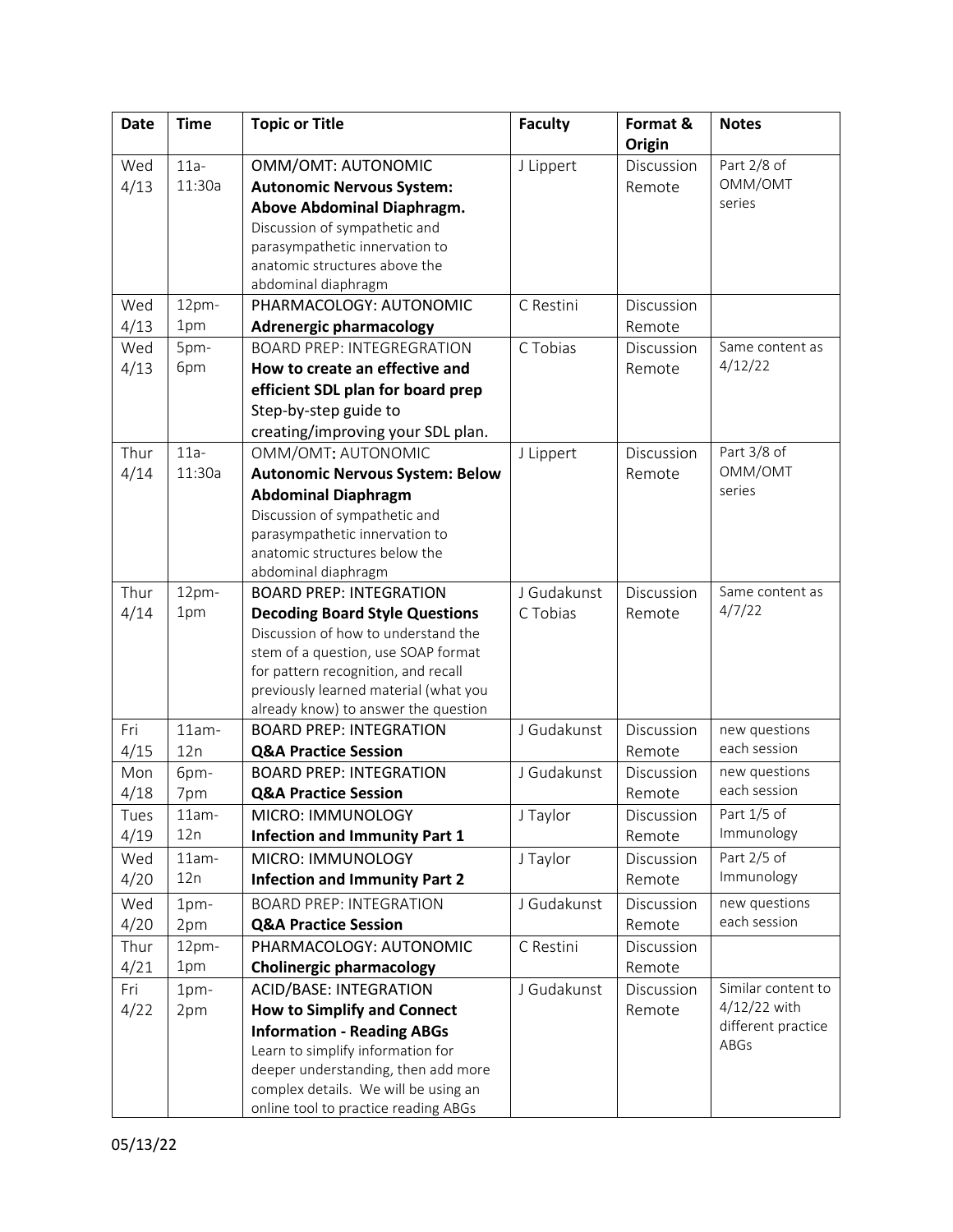| <b>Date</b> | <b>Time</b> | <b>Topic or Title</b>                       | <b>Faculty</b> | Format &<br>Origin | <b>Notes</b>    |
|-------------|-------------|---------------------------------------------|----------------|--------------------|-----------------|
| Mon         | $11a -$     | OMM/OMT: BACK /SPINE                        |                | Discussion         | Part 4/8 of     |
| 4/25        | 11:30a      | <b>Cervical Spine, Thoracic Spine, and</b>  | J Lippert      | Remote             | OMM/OMT         |
|             |             | <b>Ribs</b>                                 |                |                    | series          |
|             |             | Key points of anatomy, functional           |                |                    |                 |
|             |             | mobility, dysfunction, and treatment of     |                |                    |                 |
|             |             | the C-spine, T-spine, rib cage              |                |                    |                 |
| Mon         | 3pm-        | OMM/OMT: BACK/SPINE                         | J Lippert      | Discussion         | Part 5/8 of     |
| 4/25        | 3:30        | Lumbar Spine, Sacrum, and Pelvis            |                | Remote             | OMM/OMT         |
|             |             | Key points of anatomy, functional           |                |                    | series          |
|             |             | mobility, dysfunction, and treatment of     |                |                    |                 |
|             |             | the L-spine, sacrum, pelvis                 |                |                    |                 |
| Mon         | 6pm-        | <b>BOARD SKILLS: INTEGRATION</b>            | J Gudakunst    | Discussion         | new questions   |
| 4/25        | 7pm         | <b>Q&amp;A Practice Session</b>             |                | Remote             | each session    |
| Tues        | $11am -$    | MICRO: IMMUNOLOGY                           | J Taylor       | Discussion         | Part 3/5 of     |
| 4/26        | 12n         | <b>Infection and Immunity Part 3</b>        |                | Remote             | Immunology      |
| Thur        | $11a-$      | OMM/OMT: ANATOMY                            | J Lippert      | Discussion         | Part 6/8 of     |
| 4/28        | 11:30a      | Cranium                                     |                | Remote             | OMM/OMT         |
|             |             | Key points of anatomy, motion,              |                |                    | series          |
|             |             | dysfunction, and treatment of cranium       |                |                    |                 |
| Mon         | $11a-$      | <b>OMM/OMT: ANATOMY</b>                     | J Lippert      | Discussion         | Part 7/8 of     |
| 5/2         | 11:30a      | <b>Extremities</b>                          |                | Remote             | OMM/OMT         |
|             |             | Key points of anatomy, functional           |                |                    | series          |
|             |             | mobility, dysfunction, and treatment of     |                |                    |                 |
|             |             | the upper and lower extremities             |                |                    |                 |
| Mon         | 6pm-        | <b>BOARD PREP: INTEGRATION</b>              | J Gudakunst    | Discussion         | new questions   |
| 5/2         | 7pm         | <b>Q&amp;A Practice Session</b>             |                | Remote             | each session    |
| Tues        | $11am -$    | MICRO: IMMUNOLOGY                           | J Taylor       | Discussion         | Part 4/5 of     |
| 5/3         | 12n         | <b>Infection and Immunity Part 4</b>        |                | Remote             | Immunology      |
| Tues        | 2pm-        | <b>ETHICS: LEGAL: INTEGRATION</b>           | L Azevedo      | Discussion         | Same content as |
| 5/3         | 3pm         | <b>Identify and apply ethical and legal</b> |                | Remote             | 5/5/22          |
|             |             | principles                                  |                |                    |                 |
|             |             | Watch <b>Ethics Review</b> prior to session |                |                    |                 |
| Wed         | 12pm-       | PHARMACOLOGY: CARDIO:                       | C Restini      | Discussion         | Part 1/2 of CV  |
| 5/4         | 1pm         | <b>Cardiovascular pharmacology Part</b>     |                | Remote             | Pharmacology    |
|             |             | 1                                           |                |                    |                 |
| Wed         | 1pm-        | <b>BOARD PREP: INTEGRATION</b>              | J Gudakunst    | Discussion         | new questions   |
| 5/4         | 2pm         | <b>Q&amp;A Practice Session</b>             |                | Remote             | each session    |
| Thur        | $11a-$      | OMM/OMT:                                    | J Lippert      | Discussion         | Part 8/8 of     |
| 5/5         | 11:30a      | <b>Visceral</b>                             |                | Remote             | OMM/OMT         |
|             |             | Clinical cases designed to apply OMM        |                |                    | series          |
|             |             | knowledge in the care of patients with      |                |                    |                 |
|             |             | visceral dysfunction                        |                |                    |                 |
| Thur        | 2pm-        | ETHICS/LEGAL: INTEGRATION                   | L Azevedo      | Discussion         | Same content as |
| 5/5         | 3pm         | Identify and apply ethical and legal        |                | Remote             | 5/3/22          |
|             |             | principles.                                 |                |                    |                 |
|             |             | Watch <b>Ethics Review</b> prior to session |                |                    |                 |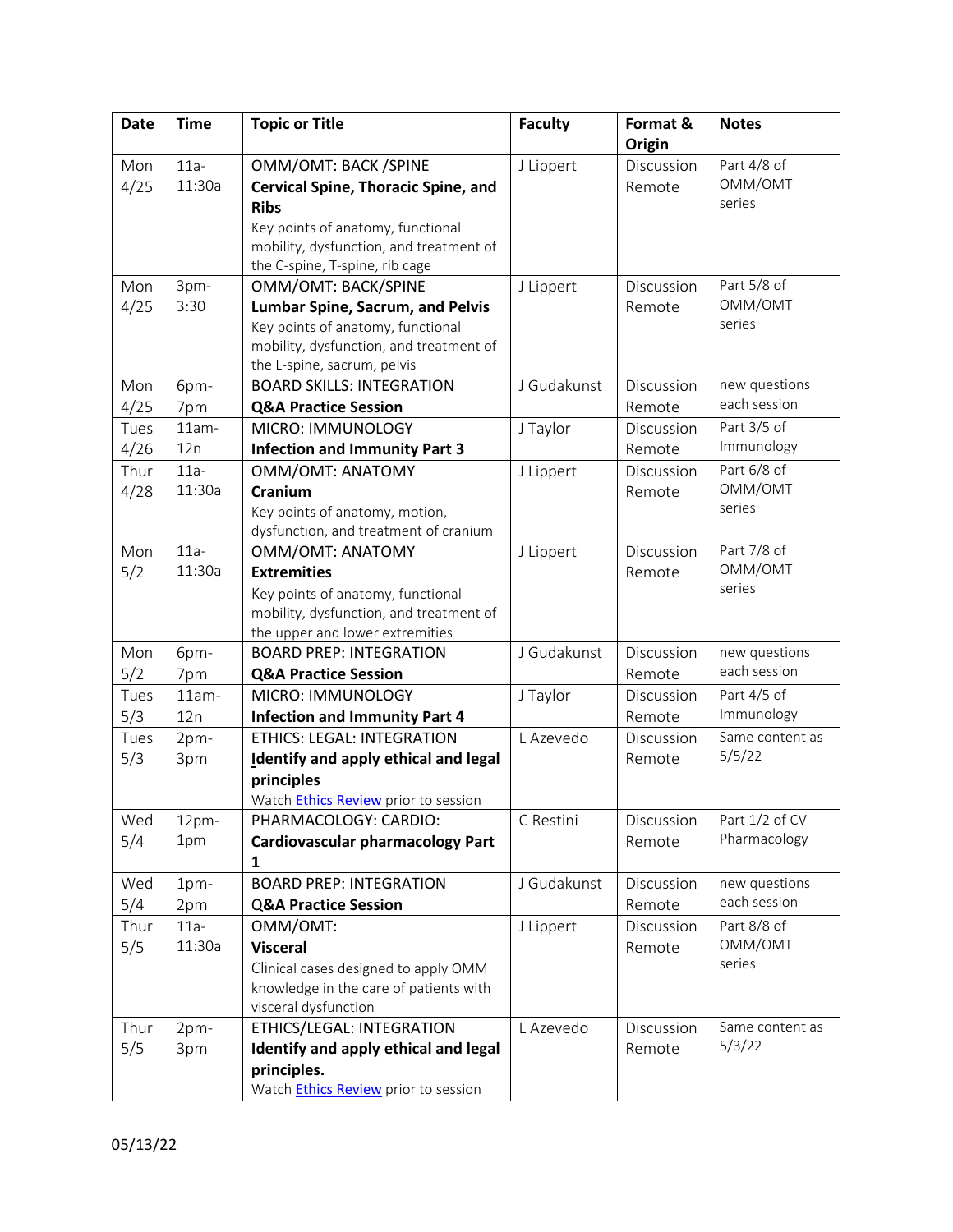| <b>Date</b> | <b>Time</b>  | <b>Topic or Title</b>                                                        | <b>Faculty</b> | Format &<br>Origin | <b>Notes</b>       |
|-------------|--------------|------------------------------------------------------------------------------|----------------|--------------------|--------------------|
| Fri         | 12pm-        | PHARMACOLOGY: CARDIO:                                                        | C Restini      | Discussion         | Part 2/2 of CV     |
| 5/6         | 1pm          | <b>Cardiovascular pharmacology Part</b>                                      |                | Remote             | Pharmacology       |
|             |              | $\mathbf{2}$                                                                 |                |                    |                    |
| Mon         | 2pm-         | <b>BOARD PREP: GENETICS: BMB</b>                                             | M Faner        | Discussion         | Same content as    |
| 5/9         | 3pm          | <b>Basic Science Questions</b>                                               | J Gudakunst    | Remote             | 5/16/22            |
|             |              | Get insight into how basic science                                           |                |                    |                    |
|             |              | questions are written with emphasis on                                       |                |                    |                    |
|             |              | how to understand and decode the                                             |                |                    |                    |
|             |              | stem of a basic science question.                                            |                |                    |                    |
| Mon         | 6pm-         | <b>BOARD PREP: INTEGRATION</b>                                               | J Gudakunst    | Discussion         | new questions      |
| 5/9         | 7pm          | <b>Q&amp;A Practice Session</b>                                              |                | Remote             | each session       |
| Tues        | 9am-         | PEDIATRICS: DERMATOLOGY                                                      | M Gallagher    | Discussion         |                    |
| 5/10        | 10am         | <b>Board Focused Pediatric</b>                                               |                | Remote             |                    |
|             |              | Dermatology Review                                                           |                |                    |                    |
| Tues        | 10am-        | <b>NEUROLOGY</b>                                                             | R. Keating     | Discussion         |                    |
| 5/10        | 10:30am      | <b>Neurology Session one:</b>                                                |                | Remote             |                    |
|             |              | <b>Localization Questions Time</b>                                           |                |                    | Part 5/5 of        |
| Tues        | $11am -$     | MICRO: IMMUNOLOGY                                                            | J Taylor       | Discussion         | Immunology         |
| 5/10<br>Wed | 12n<br>10am- | <b>Infection and Immunity Part 5</b><br><b>NEUROLOGY</b>                     |                | Remote             |                    |
|             | 10:30am      |                                                                              | R. Keating     | Discussion         |                    |
| 5/11        |              | <b>Neurology Session two: Pathology</b><br><b>Questions Time</b>             |                | Remote             |                    |
| Thur        | 9am-         | <b>ENDOCRINE: GU:</b>                                                        | L Kaufman      | Discussion         |                    |
| 5/12        | 11am         | <b>Microscopic Hematuria</b>                                                 |                | Remote             |                    |
|             |              | Clinical discussion about microscopic                                        |                |                    |                    |
|             |              | hematuria                                                                    |                |                    |                    |
| Thur        | $11am -$     | <b>NEUROLOGY</b>                                                             | R. Keating     | Discussion         |                    |
| 5/12        | 11:30am      | <b>Neurology Session three:</b>                                              |                | Remote             |                    |
|             |              | <b>Comprehensive Questions Time</b>                                          |                |                    |                    |
| Thur        | 12pm-        | PHARMACOLOGY: NEURO                                                          | C Restini      | Discussion         |                    |
| 5/12        | 1pm          | Pharmacology of drugs acting in                                              |                | Remote             |                    |
|             |              | the CNS                                                                      |                |                    |                    |
| Fri         | $10am -$     | <b>BOARD PREP: INTEGRATION</b>                                               | J Gudakunst    | Discussion         | Similar content as |
| 5/13        | 11am         | <b>Decoding Board Style Questions</b>                                        |                | Remote             | 4/7/22 & 4/14/22   |
|             |              | Discussion of how to understand the                                          |                |                    |                    |
|             |              | stem of a question, apply SOAP format                                        |                |                    |                    |
|             |              | for pattern recognition, and recall<br>previously learned material (what you |                |                    |                    |
|             |              | already know) to answer the question                                         |                |                    |                    |
| Fri         | $11am -$     | <b>BOARD PREP: INTEGRATION</b>                                               | J Gudakunst    | Discussion         | new questions      |
| 5/13        | 12n          | <b>Q&amp;A Practice Session</b>                                              |                | Remote             | each session       |
| Mon         | 2pm-         | <b>BOARD PREP: GENETICS: BMB</b>                                             | M Faner        | Discussion         | Same content as    |
| 5/16        | 3pm          | <b>Basic Science Questions</b>                                               | J Gudakunst    | Remote             | 5/9/22             |
|             |              | Get insight into how basic science                                           |                |                    |                    |
|             |              | questions are written with emphasis on                                       |                |                    |                    |
|             |              |                                                                              |                |                    |                    |